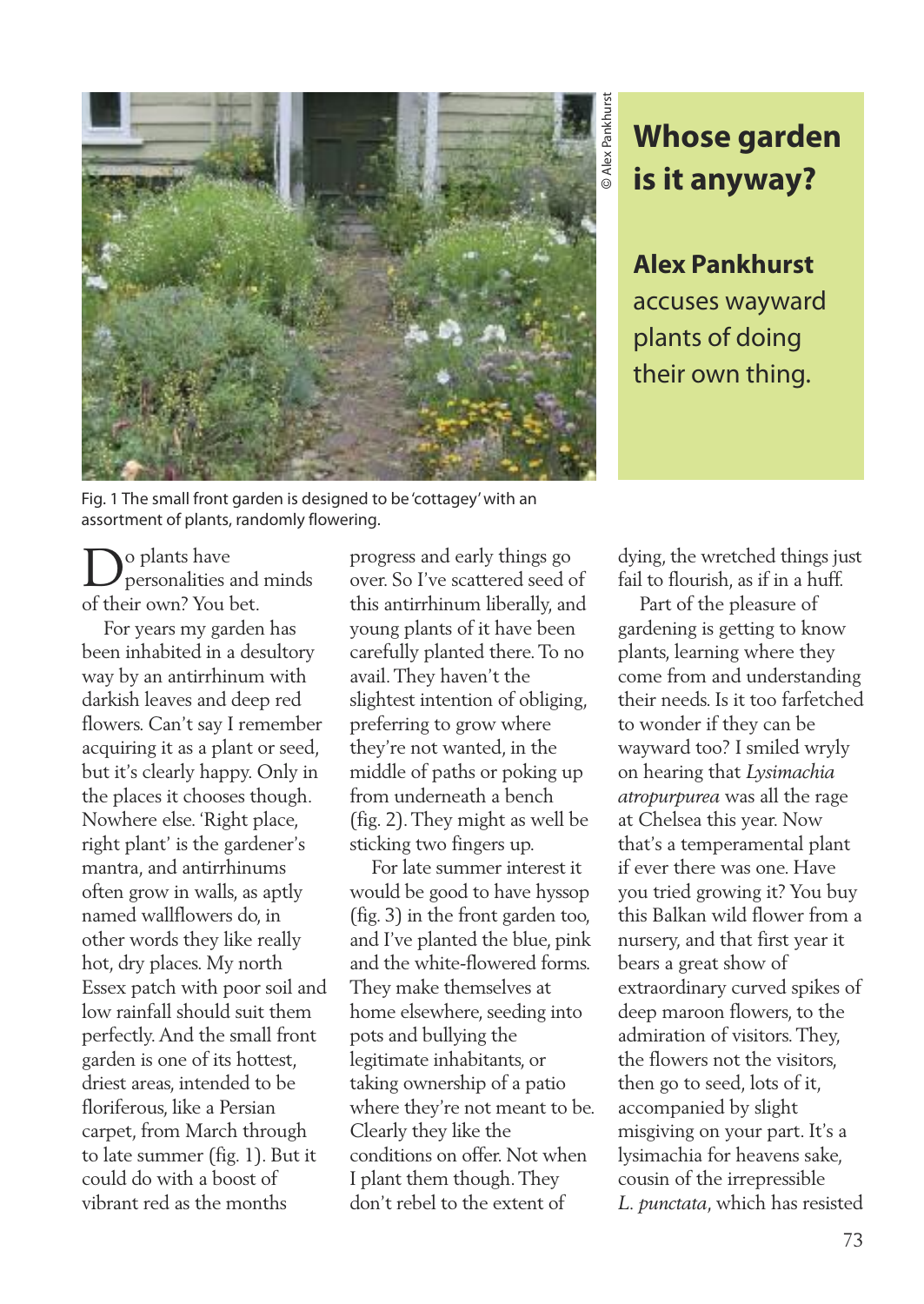

Fig. 2 Deep red antirrhinums would spice up the front garden, but they grow only where they please.

eviction from my garden for nearly forty years.And bullyboy *L. clethroides* is another relative. So a spread of seedlings is expected, to replace the shortlived parent. Only they don't appear. Nothing.And seed sown in a pot also declines to germinate. Well that's my experience.



Fig. 4 After two years, apparently docile white Rosebay Willowherb started its takeover bid.

Goodness knows how the nursery trade manages to produce plants. But this summer, fully three years after, in disgust, I'd given up replacing *Lysimachia atropurpurea*, a lone plant has appeared. In the middle of a creeping gypsophila, where it's not wanted, of course.A show of 'character', or is it being bloody-minded?

Then there are plants reckoning to get the better of you in other ways.The white form of our native Rosebay Willowherb, now called *Chamaenerion angustifolium* 'Album', seduced me as soon as I saw it in a big herbaceous border at a stately home (fig.4).A drift of elegant spikes in July, the picture of innocence and beauty it was, and I lost no time in acquiring this lovely thing, taking care to buy the sterile form.Wouldn't want it seeding all over the garden. For a couple of years it maintained the façade of

 Alex Pankhurst lex<sub>1</sub> ©

Fig. 3 Hyssop self seeds freely, but fails to thrive when I plant it.

guileless charm and then runners began appearing from deep underground, fully six feet from the plant.The charm offensive had worked, its invasion plan now well established. I'd been growing a con artist.

*Bupleurum falcatum* (fig.5) played the same trick, although with different means. I grow several bupleurums and am fond of the family.They all have flowers in various shades of green, a welcome, unusual and soothing colour. *B. longifolium* is a special friend, a perennial with no bad habits and longlasting bronzy green flowers. Its relation, *B. falcatum*, would surely be a welcome addition to the Green Bed. It was too. I admired the waist-high, yellow green umbellifers swaying elegantly in the breeze, and seeding gently for the first couple of years. Then, after trust had been established, the bupleurum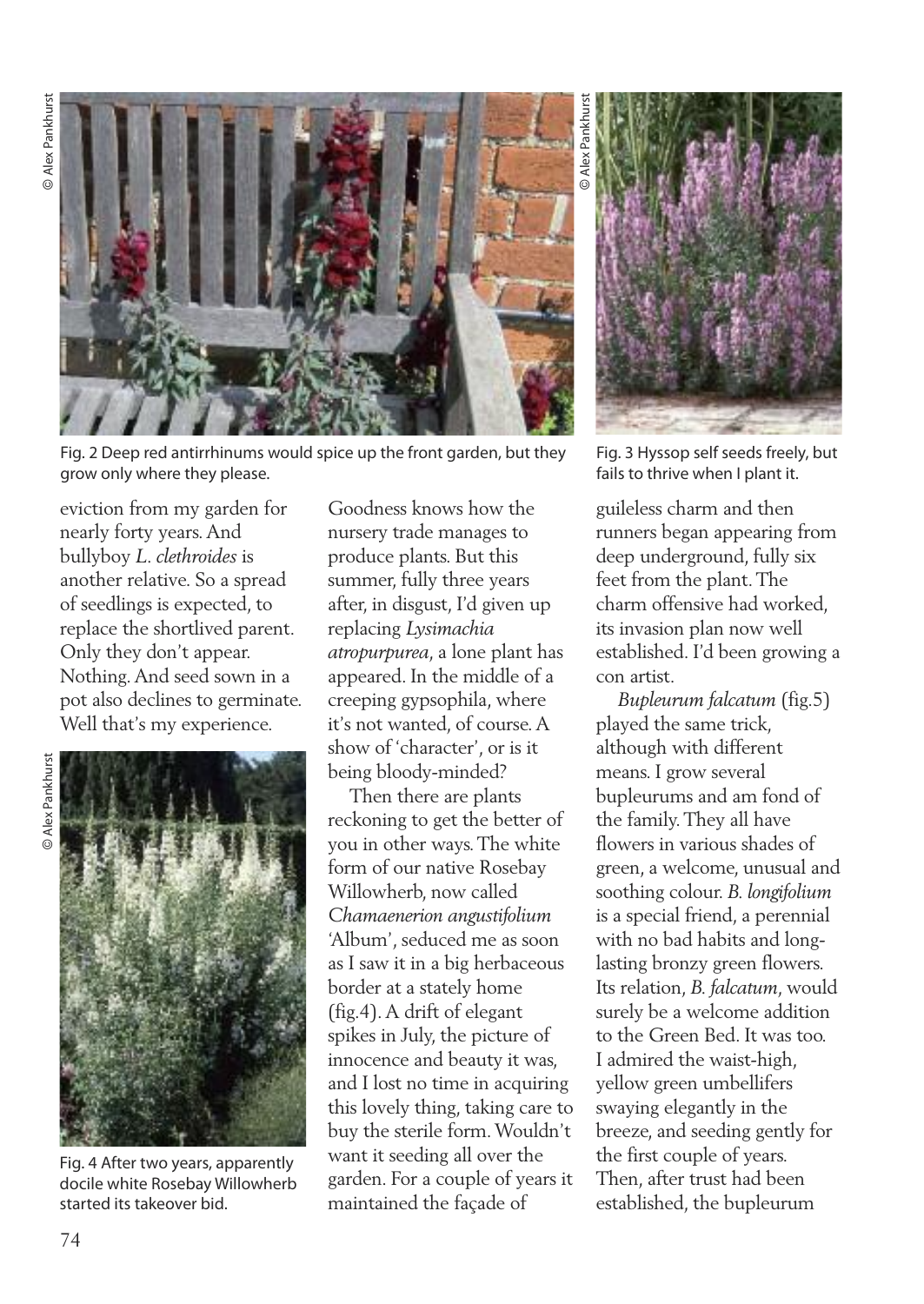began its takeover, with seedlings appearing irrepressibly all around. I'd been had.Again. Deceitful thing's now been banished to a strip of barren soil between the pavement and garden perimeter wall – where it's currently putting on the innocent act again."Dreadful seeder? Who? Me?"

But for sheer eccentricity I give you *Haberlea rhodopensis*, which I admired in an alpinist's garden twenty-five years ago, resulting in his kindly giving me a bit. Books say this Bulgarian native likes damp, shady soil.Well sorry, but you won't find that anywhere in my garden. So I planted it against a northfacing raised bed, where the poor thing could at least get its roots under the brickwork. Surprisingly it's not only survived all that time, but has spread into a solid cushion, eighteen inches across, which in late spring produces a few mauve flowers on fingerlength stalks. But gravelly soil dries quickly and the overhead summer sun is merciless, so after a while the haberlea dies. Or appears to."Goodbye cruel world. I'm a goner!" it wails, green leaves shrivelling, until the whole cushion becomes just a crunchy brown mess. RIP.

Eventually, though, rain falls – proper soaking stuff. Whereupon,"Only kidding", the haberlea announces cheerfully, and somehow the shrivelled leaves come good (figs 6 & 7). Is that weird, or what.

Unsurprisingly sempervivums are in their element in my parched patch, and very useful they are too. They hide a copper pipe running beneath the French windows, and outside the greenhouse door a big solid cushion of one, besides being attractive, is a weed preventative.Wanting the same for the back of a step where all sorts of seedlings



Fig. 5 *Bupleurum falcatum* seeds all over the place.

like to establish themselves, I pulled off some of the sempervivum rosettes and inserted their roots into the crack with an encouraging "Do the same again please."

The sempervivum was having none of it. Like a defiant teenager, it decided to do what it damn well liked, rather than what was asked of it.The step remains a destiny of choice for weeds and other plants, and I discovered the





Figs. 6 & 7 *Haberlea rhodopensis* appears to die, then revives after heavy rain.